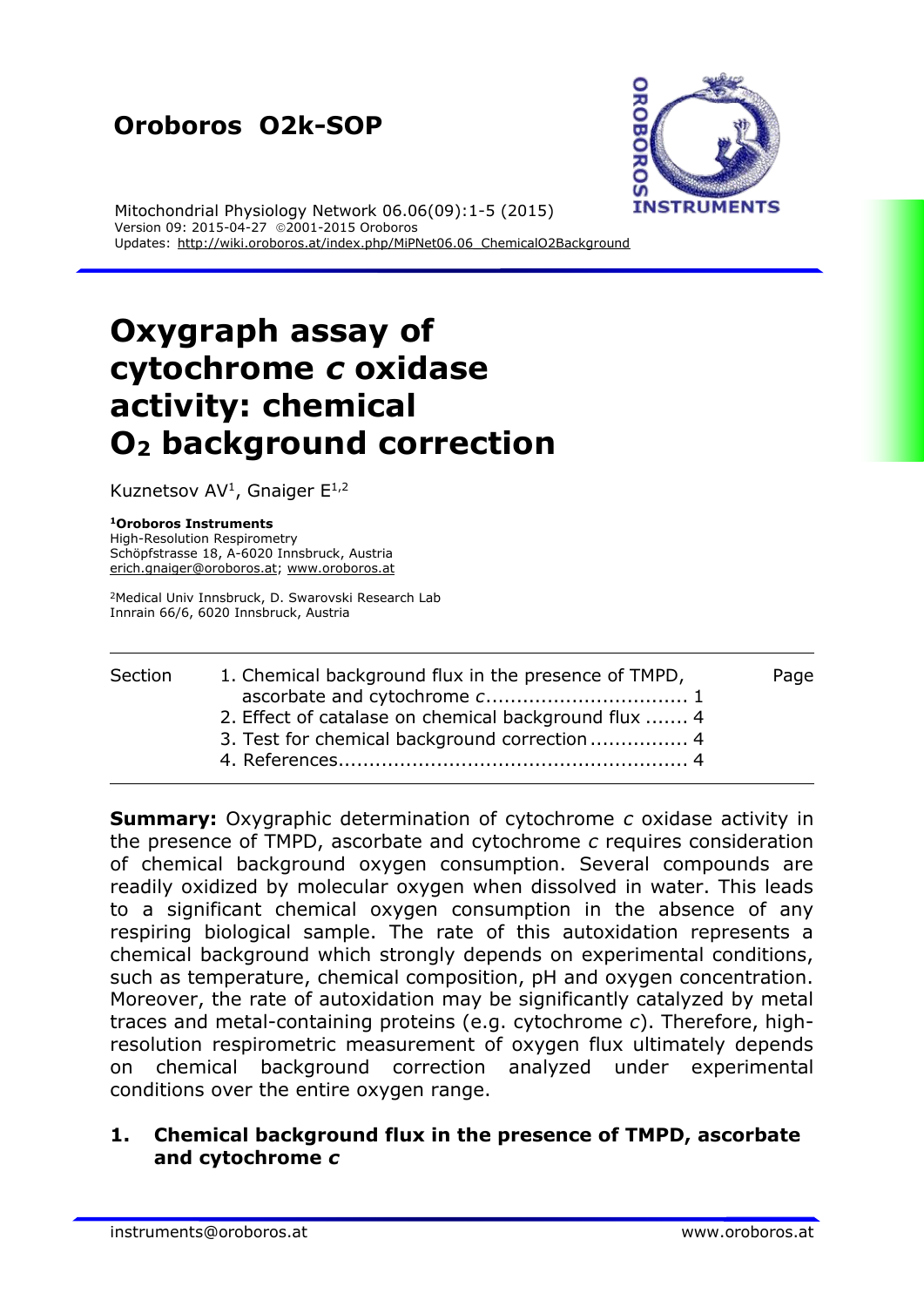TMPD (*N,N,N',N'*-tetramethyl-*p*-phenylenediamine) is frequently used in respiratory assays for cytochrome *c* oxidase (Complex IV, CIV) activity as an artificial electron donor. TMPD, however, is rapidly oxidized by molecular oxygen with formation of radical cations of unusual stability (Wurster's Blue), particularly in alkaline solutions. In the assay for CIV activity, ascorbate is added as regenerating system for reduced TMPD. Importantly, the autoxidation of TMPD is accompanied by the production of superoxide radical, hydrogen peroxide, and can be significantly accelerated by traces of ionic copper, copper or iron-containing proteins. The chelating agent EDTA abolishes the stimulatory effect of copper but not of iron. Thus, iron completely complexed with EDTA also stimulates the reaction of TMPD autoxidation. For the study of cytochrome *c* kinetics of CIV and in respirometric tests of cytochrome *c* depletion of mitochondria (respiratory control by cytochrome *c*), a wide range of cytochrome *c* concentrations is applied during respiration measurements. Although ferricytochrome *c* itself is not capable of autoxidation, it can significantly accelerate autoxidation of ascorbate&TMPD, possibly due to the presence of iron.

As a basis for chemical background corrections, chemical background oxygen flux due to autoxidation of TMPD (0.5 mM) was analyzed in the presence of 2 mM ascorbate, at different concentrations of cytochrome *c*  $(0 - 87 \mu M)$  and over the entire oxygen range. Autoxidation rates were corrected for instrumental background. Autoxidation rates increased with increasing cytochrome *c* concentration (Fig. 1).



**Fig. 1.** Continuous records of chemical background flux with 0.5 mM TMPD, 2 mM ascorbate, and various cytochrome *c* concentrations (µM, indicated as numbers at each curve), plotted as a function of oxygen concentration. Measured at 30 °C in mitochondrial respiration medium MiR05 with 280 IU/ml catalase. The linear sections of the curves were used for background corrections at high oxygen >50 µM.

The positive intercept, *a*', indicates a non-linear oxygen dependence in the low oxygen region (with a hyperbolic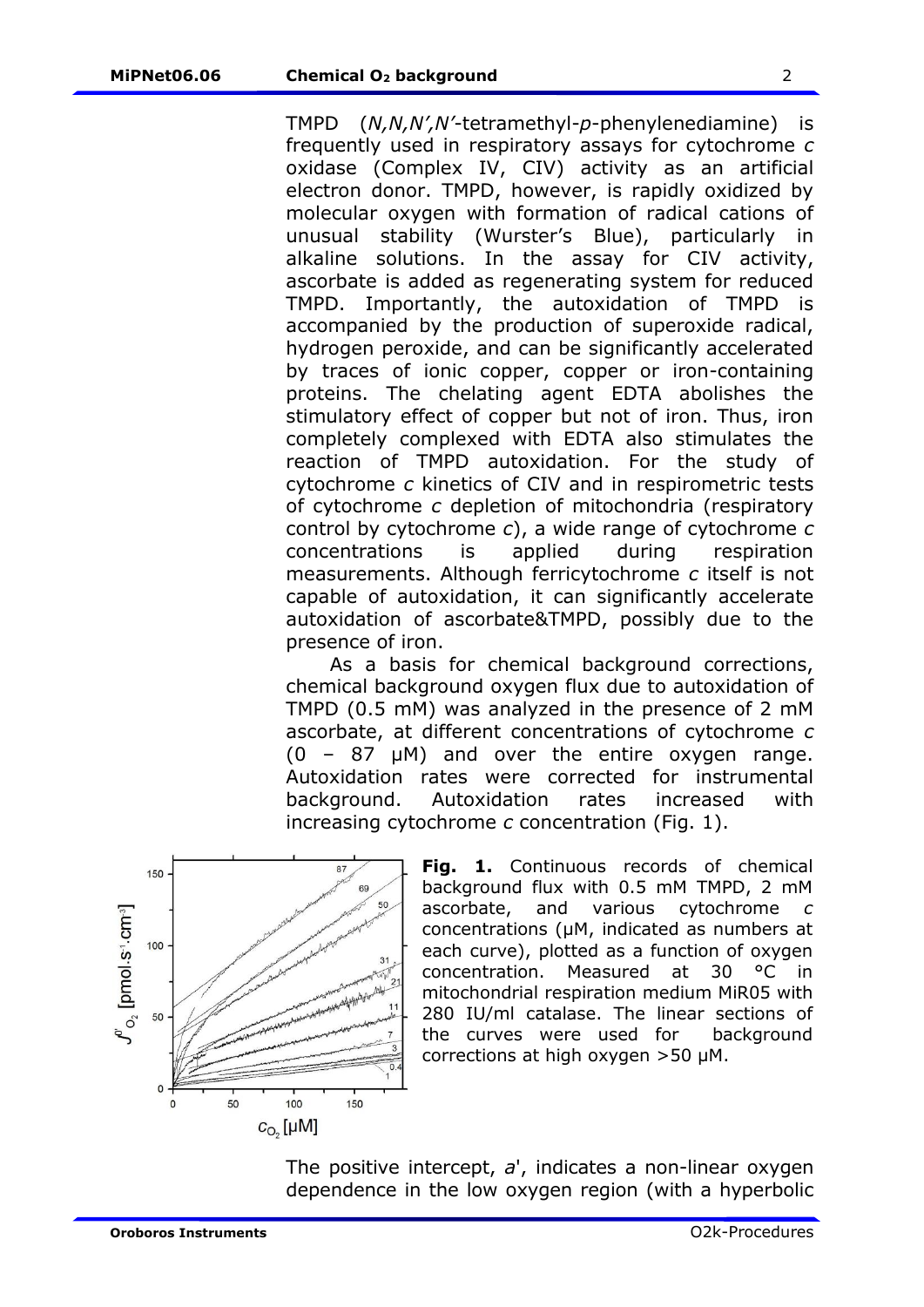component at  $O<sub>2</sub> < 25$  to  $< 50$  µM). Therefore, chemical background flux, must be described by a combination of a hyperbolic function at low oxygen and a linear function at high oxygen concentration (Fig. 1). Only the linear component (linear autoxidation) is taken consideration in the case of experimental design where oxygen concentration is kept high (Fig. 2), particularly in experiments with permeabilized cells, fibers or tissue preparation. Incorporation of the hyperbolic low-oxygen region is important in studies of oxygen kinetics.



**Fig. 2.** Parameters of chemical background oxygen flux with ascorbate&TMPD as a function of cytochrome *c* concentration (Cyt *c* [ $\mu$ M)].  $a^{\circ}$  intercept and  $b^{\circ}$  slope of linear part of oxygen dependence, from Fig. 1.

For each concentration of cytochrome *c*, the parameters of linear dependence of autoxidation rate on oxygen concentration (down to 25  $\mu$ M O<sub>2</sub>) are described by the equation,

$$
J'_{02} = a' + b' \cdot c_{02} \tag{1}
$$

Eq.(1) was used as a basis for the chemical background correction ( $c_{O_2}$  oxygen concentration [ $\mu$ M]). The chemical backgound data are summarized in Table 1. The intercept, *a*', was a linear function of cytochrome *c* concentration, whereas the slope *b*' showed a nearly hyperbolic dependence (Fig. 2).

**Table 1.** Parameters of the linear dependence of ascorbate&TMPD autoxidation on oxygen concentration,  $c_{0}$ [µM], in the presence of different concentrations of cytochrome *c*. **[a](#page-3-3)**

| Cytochrome c       | $a'$ [pmol $\cdot$ s <sup>-1</sup> $\cdot$ ml <sup>-1</sup> ] | $b'$ [10 <sup>-3</sup> s <sup>-1</sup> ] |
|--------------------|---------------------------------------------------------------|------------------------------------------|
| concentration [µM] |                                                               |                                          |
| 0.0                | $1.99 + 0.035$                                                | $0.095 + 0.001$                          |
| 0.4                | $3.74 + 0.22$                                                 | $0.099 + 0.003$                          |
| 1.0                | $6.29 + 0.13$                                                 | $0.091 + 0.004$                          |
| 3.0                | $6.49 + 0.52$                                                 | $0.104 + 0.00$                           |
| 7.0                | $8.90 + 2.73$                                                 | $0.131 + 0.017$                          |
| 10.9               | $12.22 + 0.70$                                                | $0.210 + 0.001$                          |
|                    |                                                               |                                          |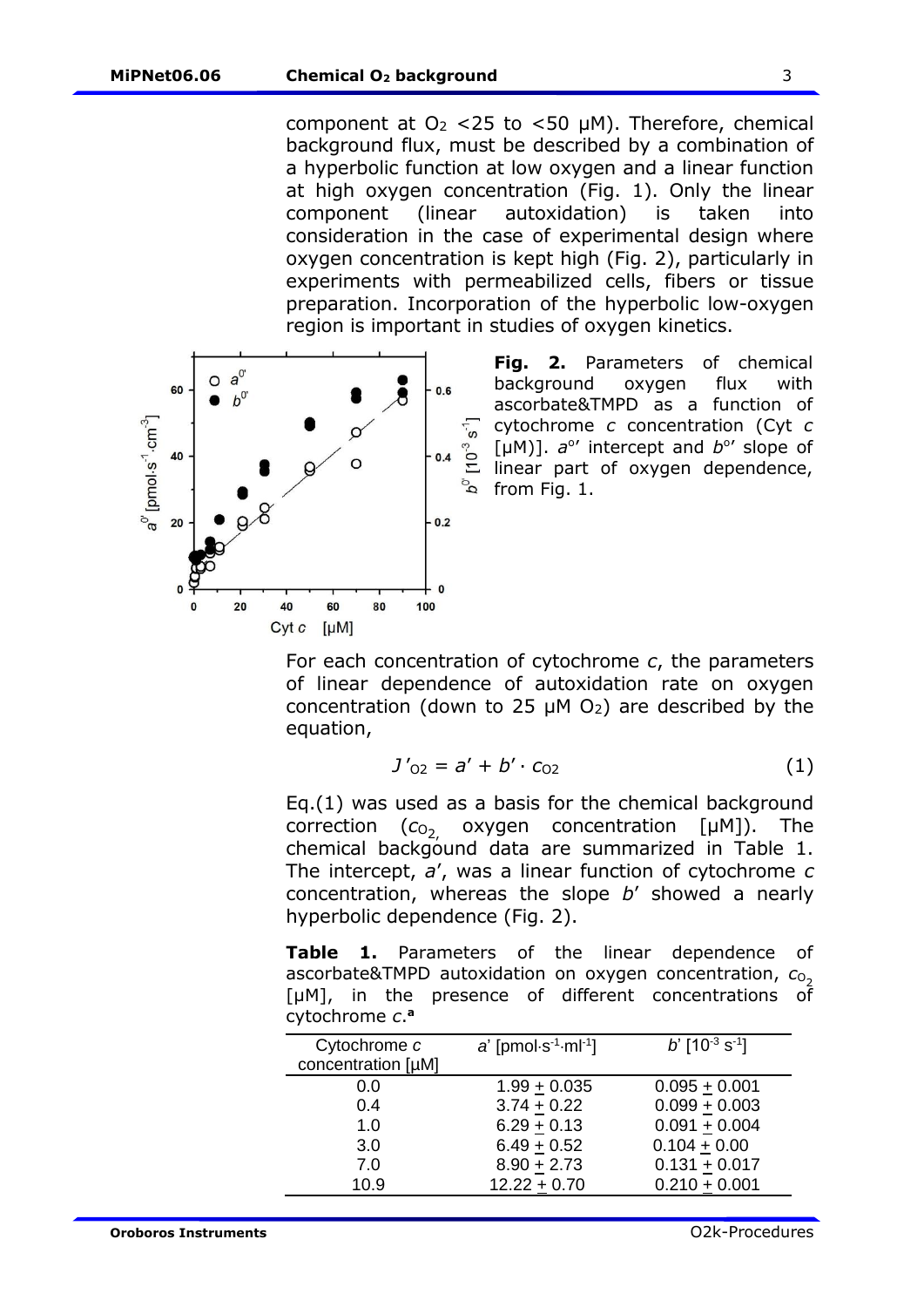| 20.8 | $19.78 + 1.02$ | $0.289 + 0.006$ |
|------|----------------|-----------------|
| 30.5 | $22.83 + 2.36$ | $0.365 + 0.014$ |
| 49.7 | $36.25 + 0.78$ | $0.496 + 0.008$ |
| 68.6 | $42.49 + 6.69$ | $0.583 + 0.012$ |
| 87.0 | $59.88 + 4.27$ | $0.611 + 0.027$ |

**<sup>a</sup>** Oxygen consumption was measured at 30 °C in mitochondrial medium R05 with 0.5 mM TMPD, 2 mM ascorbate and 280 IU/ml catalase*. a*', intercept and *b*', slope of linear part of oxygen dependence included  $O_2$ concentrations in the range from 25 to180 µM.

#### <span id="page-3-3"></span><span id="page-3-0"></span>**2. Effect of catalase on chemical background flux with ascorbate & TMPD & cytochrome** *c*

To prevent accumulation of hydrogen peroxide in the course of TMPD autoxidation, and to mimic catalase activity of cardiac mitochondria or fibers, 280 IU/ml of bovine liver catalase were added to the experimental medium.

#### <span id="page-3-1"></span>**3. Test for chemical background correction**

To distinguish cellular respiration from autoxidation of TMPD & ascorbate & cytochrome *c,* Complex IV (CIV) respiration is inhibited by potassium cyanide. Since autoxidation of TMPD dramatically increases with increase of pH, KCN stock solution (normally very alkaline) must be carefully neutralized (pH  $7.1 - 7.2$ ) with concentrated (1 M) potassium phosphate buffer. Note: Simultaneous application of pyruvate and other keto acids or ketons must be avoided since pyruvate masks the expected CIV inhibition by KCN due to formation of cyanohydrins and reversal of cyanide inhibition.

#### <span id="page-3-2"></span>**4. References**

Gnaiger E, Lassnig B, Kuznetsov AV, Rieger G, Margreiter R (1998) Mitochondrial oxygen affinity, respiratory flux control and excess capacity of cytochrome *c* oxidase. J exp Biol 201: 1129-39. [»](http://www.bioblast.at/index.php/Gnaiger_1998_J_Exp_Biol)

- Lassnig B (1999) Hypoxia and regulation of mitochondrial respiration. Diplomarbeit, Univ. Innsbruck.
- Munday R (1988) Generation of superoxide radical, hydrogen peroxide and hydroxyl radical during the autoxidation of *N,N,N',N*'-tetramethyl-*p*phenylenediamine. Chem-Biol Interactions 65: 133-43.